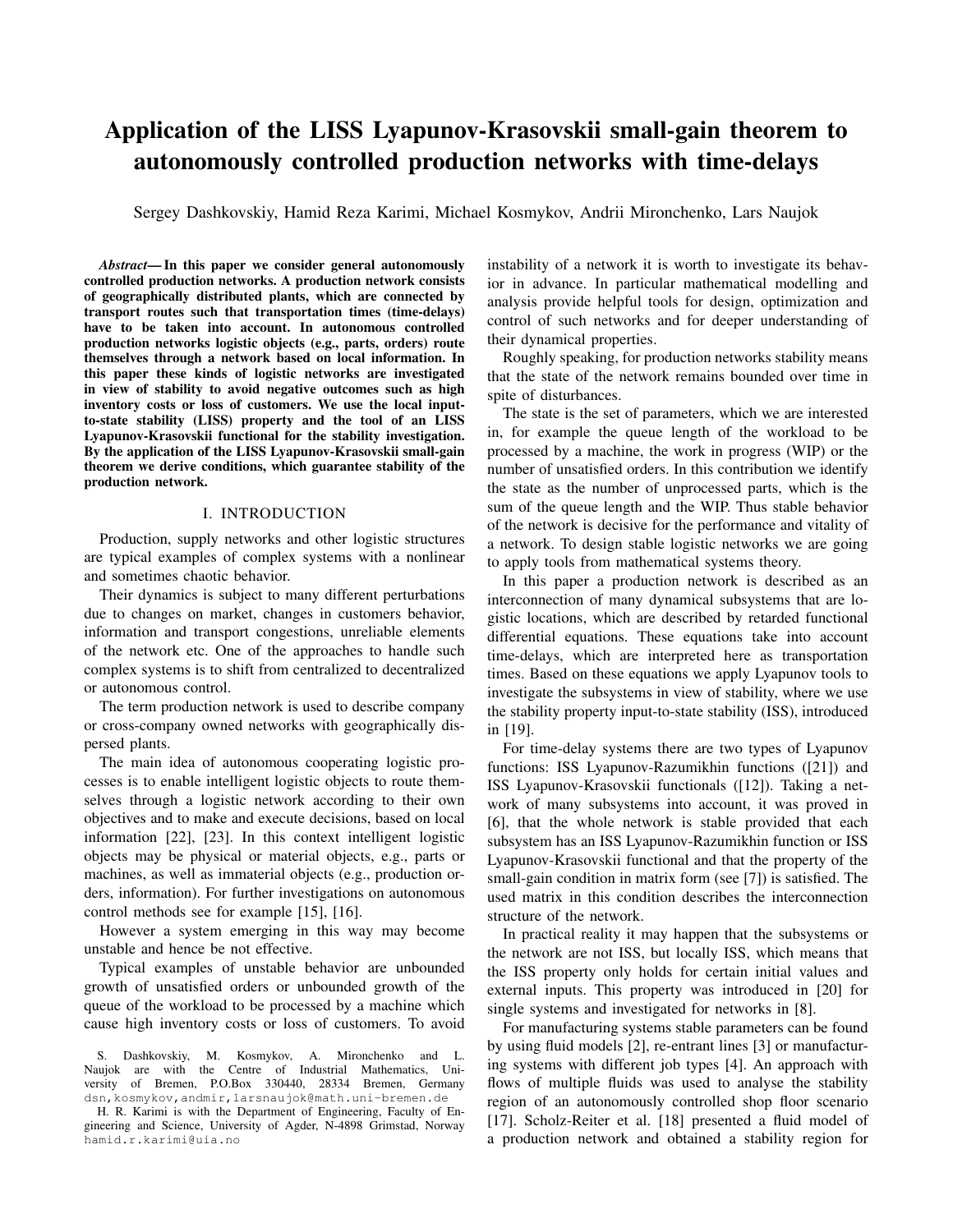a scenario with two locations and three types of products. A special case of such networks, where a certain type of topology was used, and no transportation times (time-delays) were considered, has been already investigated in [5].

In this paper we apply ISS or LISS Lyapunov-Krasovskii functionals to autonomously controlled production networks with transportation times to perform a stability analysis for such networks and derive parameter conditions under which the whole network is stable.

The structure of the paper is as follows. In Section II we give some basic notions used in the whole paper. The modelling method, retarded functional differential equations, the stability notions and the stability tool are described in Section II-A. In Section III autonomously controlled production networks are modeled and the stability analysis is performed. We derive conditions which guarantee stability of the network and illustrate the results in a certain scenario of a production network. Finally Section IV concludes the paper.

## II. PRELIMINARIES

By  $x^T$  we denote the transposition of a vector  $x \in \mathbb{R}^N$ ,  $N \in \mathbb{N}$ , furthermore  $\mathbb{R}_+ := [0, \infty)$  and  $\mathbb{R}_+^N$  denotes the positive orthant  $\{x \in \mathbb{R}^N : x \geq 0\}$  where we use the partial order for  $x, y \in \mathbb{R}^N$  given by

$$
x \ge y \Leftrightarrow x_i \ge y_i, \ i = 1, \dots, N \text{ and } x \not\ge y \Leftrightarrow \exists i : x_i < y_i, \ x > y \Leftrightarrow x_i > y_i, \ i = 1, \dots, N \text{ and } x \not\ge y \Leftrightarrow \exists i : x_i \le y_i.
$$

We denote the Euclidean norm in  $\mathbb{R}^N$  by |. For  $x =$  $(x_1, \ldots, x_N)^T$  defined on an interval  $I \subset \mathbb{R}$ , we define  $||x||_I := \max_i \max_{t \in I} {\{|x_i(t)|\}}$ .  $L_\infty(\mathbb{R}_+, \mathbb{R}^M)$  denotes the set of essentially bounded measurable functions from  $\mathbb{R}_+$ into  $\mathbb{R}^M$ ,  $M \in \mathbb{N}$ .

Let  $\theta \in \mathbb{R}_+$  be the maximum involved delay. The function  $x_t : [-\theta, 0] \to \mathbb{R}^N$  is given by  $x_t(\tau) := x(t+\tau), \ \tau \in [-\theta, 0]$ and we define  $||x_t|| := \max_{t-\theta \leq s \leq t} |x(s)|$ . For  $a, b \in \mathbb{R}$ ,  $a \leq b$ , let  $C([a, b]; \mathbb{R}^{N})$  denote the Banach space of continuous functions defined on  $[a, b]$  equipped with the norm  $\lVert \cdot \rVert_{[a,b]}$  and taking values in  $\mathbb{R}^N$ .

In general production networks are modeled by nonlinear functional differential equations. We call a production location within a production network subsystem and the production network whole system. Consider  $n \in \mathbb{N}$  interconnected subsystems with time-delays, where the ith subsystem can be written as

$$
\dot{x}_i(t) = f_i(x_1^t, \dots, x_n^t, u_i(t)), \tag{1}
$$

where  $t \in \mathbb{R}_+$  is the (continuous) time,  $x_i^t(\tau) := x_i(t + \tau) \in$  $C([-\theta, 0]; \mathbb{R}^{N_i})$  and  $u_i \in L_\infty(\mathbb{R}_+, \mathbb{R}^{M_i})$  are external inputs.  $\theta$  denotes the maximal involved delay and  $x_i^t$  can be interpreted as the internal inputs of a subsystem. The functionals  $\overline{f}_i : C\left([-\theta,0]\,; \mathbb{R}^{N_1}\right) \times \ldots \times C\left([-\theta,0]\,; \mathbb{R}^{N_n}\right) \times \mathbb{R}^{M_i} \to \mathbb{R}^{N_i}$ are locally Lipschitz continuous on any bounded set to guarantee that the ith subsystem admits a unique locally absolutely continuous solution  $x_i(t)$  on a maximal interval  $[-\theta, b), 0 < b \leq +\infty$ , satisfying the initial condition  $x_i^0 = \xi_i$ for any  $\xi_i \in C([-\theta, 0], \mathbb{R}^{N_i})$ ,  $i = 1, ..., n$  (see [9], [10]).

If we define  $N := \sum N_i$ ,  $M := \sum M_i$ ,  $x := (x_1^T, \ldots, x_n^T)^T, \ u := (u_1^T, \ldots, u_n^T)^T \ \text{ and } \ f :=$  $(f_1^T, \ldots, f_n^T)^T$ , then the network (1) becomes the system of the form

$$
\dot{x}(t) = f(x_t, u),\tag{2}
$$

which we call the whole system.

The upper right-hand side derivative  $D^+V$  of a locally Lipschitz continuous functional  $V: C([-\theta, 0]; \mathbb{R}^N) \to \mathbb{R}_+$ is given by (see [1], Definition 4.2.4, pp. 258)

$$
D^{+}V(\phi, u) = \limsup_{h \to 0^{+}} \frac{1}{h} \left( V(\phi_{h}^{*}) - V(\phi) \right)
$$

where  $\phi_h^* \in C([-\theta, 0]; \mathbb{R}^N)$  is given by

$$
\phi_h^\star(s) = \begin{cases} \phi(s+h), & s \in [-\theta,-h], \\ \phi(0) + f(\phi,u)(h+s), & s \in [-h,0]. \end{cases}
$$

With the symbol  $\|\cdot\|_a$  we indicate any norm in  $C([-\theta, 0]; \mathbb{R}^{N})$  such that for some positive reals b, c the following inequalities hold

$$
b |\phi(0)| \le ||\phi||_a \le c ||\phi||_{[-\theta,0]}, \ \forall \phi \in C \left( [-\theta,0]; \mathbb{R}^N \right).
$$

See also [12].

*Definition 2.1:* Classes of comparison functions are:

$$
\mathcal{K} := \{ \gamma : \mathbb{R}_+ \to \mathbb{R}_+ \mid \gamma \text{ is continuous, } \gamma(0) = 0
$$
  
and strictly increasing  $\}$ ,  

$$
\mathcal{K}_{\infty} := \{ \gamma \in \mathcal{K} \mid \gamma \text{ is unbounded } \},
$$
  

$$
\mathcal{L} := \{ \gamma : \mathbb{R}_+ \to \mathbb{R}_+ \mid \gamma \text{ is continuous and decreasing} \}
$$
  
with  $\lim_{t \to \infty} \gamma(t) = 0 \},$ 

$$
\mathcal{KL} := \{ \beta : \mathbb{R}_+ \times \mathbb{R}_+ \to \mathbb{R}_+ \mid \beta \text{ is continuous,}
$$
  

$$
\beta(\cdot, t) \in \mathcal{K}, \ \beta(r, \cdot) \in \mathcal{L}, \ \forall t, r \ge 0 \}.
$$

Note that for  $\gamma \in \mathcal{K}_{\infty}$  the inverse function  $\gamma^{-1}$  always exists and  $\gamma^{-1} \in \mathcal{K}_{\infty}$ .

## *A. Stability analysis*

In this section we present the stability notions and tools to verify stability.

We define the stability notion for the system of the form (1) used in this paper as follows:

*Definition 2.2:* The ith subsystem of (1) is called locally input-to-state stable (LISS) if there exist constants  $\rho_i$ ,  $\rho_{ij}$ ,  $\rho_i^u > 0$  and functions  $\beta_i \in \mathcal{KL}$  and  $\gamma_{ij}^d, \gamma_i^u \in$  $\mathcal{K}, j = 1, \ldots, n, i \neq j$  such that for all initial functions  $\|\xi_i\|_{[-\theta,0]} \leq \rho_i$ , for all inputs  $\|x_j\|_{[-\theta,\infty)} \leq \rho_{ij}, \; j \neq j$ i,  $||u_i||_{[0,\infty)} \le \rho_i^u$  and for all  $t \in \mathbb{R}_+$  it holds

$$
||x_i(t)|| \le \max\{\beta_i(||\xi_i||_{[-\theta,0]},t),\gamma_i^u(||u_i||_{[0,\infty)}),\newline \max_{j,j\neq i}\gamma_{ij}^d(||x_j||_{[-\theta,\infty)})\}.
$$
\n(3)

Note that if  $\rho_i = \rho_{ij} = \rho_i^u = \infty$ , then the *i*th subsystem of (1) is called (globally) input-to-state stable (ISS).

The notion of LISS for systems of the form (2) is the following:

*Definition 2.3:* System (2) is called LISS if there exist constants  $\rho, \rho_u > 0$  and functions  $\beta \in \mathcal{KL}$  and  $\gamma \in \mathcal{K}$  such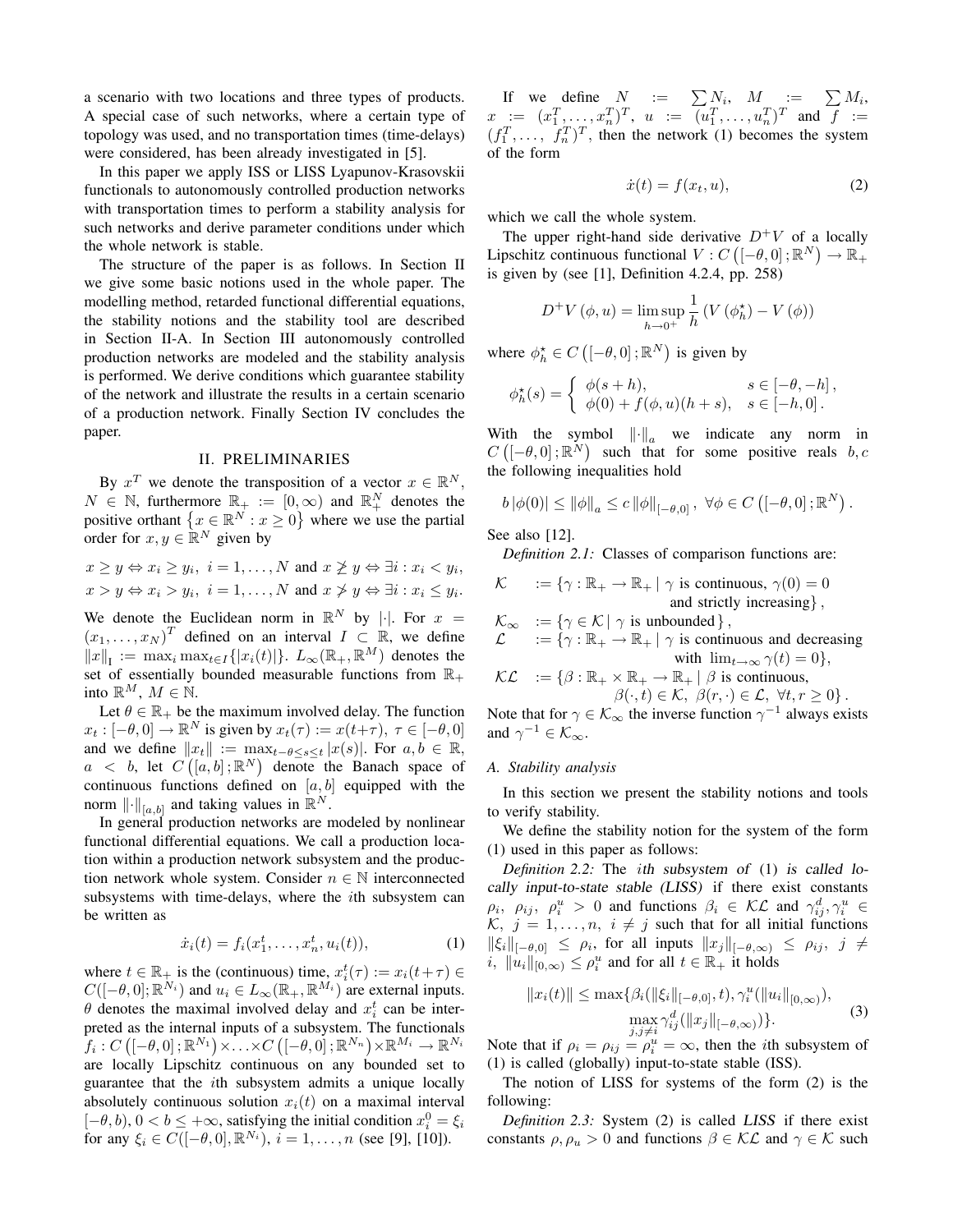that for every initial condition  $\|\xi\|_{[-\theta,0]} \leq \rho$ , every external input  $||u||_{[0,\infty)} \leq \rho_u$  and for all  $t \in \mathbb{R}_+$  it holds

$$
||x(t)|| \le \max{\{\beta(\|\xi\|_{[-\theta,0]},t), \gamma(\|u\|_{[0,\infty)})\}}.
$$

Note that if  $\rho = \rho_u = \infty$ , then the whole system is called (globally) ISS.

We investigate under which conditions the whole system has the LISS property. A useful tool to verify LISS of a system is a Lyapunov function or functional. For time-delay systems of the form (2) one can use Lyapunov-Razumikhin functions (see [21]) or Lyapunov-Krasovskii functionals (see  $[12]$ ). It was shown in  $[21]$ ,  $[12]$  that the existence of a (L)ISS Lyapunov-Razumikhin function or (L)ISS Lyapunov-Krasovskii functional implies the (L)ISS property.

In this paper we utilize Lyapunov-Krasovskii functionals, which are defined as follows:

*Definition 2.4:* A locally Lipschitz continuous functional  $V_i : C([-\theta, 0]; \mathbb{R}^{N_i}) \rightarrow \mathbb{R}_+$  is called an LISS Lyapunov-Krasovskii functional of the ith subsystem of (1) if there exist a given functional  $V_i$ , which is continuous, proper and positive definite and locally Lipschitz continuous on  $C([-\theta, 0]; \mathbb{R}^{N_j})\backslash\{0\}, j = 1, \ldots, n$  and there exist constants  $\rho_i$ ,  $\rho_{ij}$ ,  $\rho_i^u > 0$  and functions  $\chi_{ij} \in \mathcal{K} \cup \{0\}$  and  $\chi_i, \mu_i \in \mathcal{K}$ ,  $j = 1, \ldots, n, i \neq j$  such that

$$
V_i(\phi_i) \ge \max\{\max_{j,j\neq i} \chi_{ij}(V_j(\phi_j)), \chi_i(|u_i|)\}
$$
  
\n
$$
\Rightarrow D^+V_i(\phi_i, u_i) \le -\mu_i(V_i(\phi_i)),
$$
\n(4)

 $\forall \phi_i \in C([-\theta, 0], \mathbb{R}^{N_i})$ , for all initial functions  $\|\xi_i\|_{[-\theta, 0]} \leq$  $\rho_i$  and all inputs  $\|\phi_j\|_{[-\theta,\infty)} \le \rho_{ij}$ ,  $\|u_i\|_{[0,\infty)} \le \rho_i^u$ ,  $\chi_{ii} \equiv 0$ . Functions  $\chi_{ij}$ ,  $\chi_i$  are called (nonlinear) Lyapunov-Krasovskii gains. The gain-matrix is defined by  $\Gamma :=$  $(\chi_{ij})_{i,j=1}^n$  and the map  $\Gamma : \mathbb{R}^n_+ \to \mathbb{R}^n_+$  by

$$
\Gamma(s) := \left(\max_j \chi_{1j}(s_j), \dots, \max_j \chi_{nj}(s_j)\right)^T, \ s \in \mathbb{R}^n_+.
$$
\n(5)

The Lyapunov-Krasovskii functionals are chosen to be locally Lipschitz continuous according to the results in [11], [13].

We say that the gain-matrix  $\Gamma$  satisfies the local small-gain condition (LSGC) if  $\exists w^* \in \mathbb{R}_+^n$ , such that it holds

$$
\Gamma(w^*) < w^* \text{ and } \Gamma(s) \ngeq s, \ \forall s \in [0, w^*], \ s \neq 0. \tag{6}
$$

*Lemma 2.5:* Let  $\Gamma$  be a gain matrix as in (5) and let  $w^* \in$  $\mathbb{R}^n_+$  satisfy  $\Gamma(w^*) < w^*$ . Consider the trajectory  $\{w(k)\}\$ of the discrete monotone system  $w(k + 1) = \Gamma(w(k))$ ,  $k =$  $0, 1, 2, \ldots$  with  $w(0) = w^*$ . Then  $w(k) \to 0$  for  $k \to \infty$  if and only if  $\Gamma$  satisfies the LSGC (6).

The proof and more information about the LSGC can be found in [8].

Note that if  $\rho_i = \rho_{ij} = \rho_i^u = \infty$ ,  $\forall i, j = 1, ..., n$ in the Definition 2.4, then  $V_i$  is called an ISS Lyapunov-Krasovskii functional of the ith subsystem. The (global) small-gain condition (SGC) is denoted as

$$
\Gamma(s) \ngeq s, \ \forall s \in \mathbb{R}_+^n, \ s \neq 0. \tag{7}
$$



Fig. 1. Scheme of the stability analysis procedure

More details about the global SGC can be found in [7], [14]. Note that (7) is equivalent to the cycle condition (see [14], Lemma 2.3.14): for all  $(k_1, ..., k_p) \in \{1, ..., n\}^p$ , where  $k_1 =$  $k_p$ , it holds

$$
\chi_{k_1k_2} \circ \chi_{k_2k_3} \circ \dots \circ \chi_{k_{p-1}k_p} < \text{Id} \,. \tag{8}
$$

Now we state the main theorem we are going to apply to production networks in this paper.

*Theorem 2.6:* (LISS Lyapunov-Krasovskii theorem for general networks with time-delays)

Consider the interconnected system (1). Assume that each subsystem has an LISS Lyapunov-Krasovskii functional  $V_i$ , which satisfies the conditions in Definition 2.4,  $i = 1, \ldots, n$ . If the corresponding gain-matrix  $\Gamma$ , given by (5) satisfies the LSGC (6), then the whole system of the form (2) is LISS from  $u$  to  $x$ .

The proof can be found in [6] with corresponding changes according to the LISS property.

Note that if the functionals  $V_i$  in Theorem 2.6 are ISS Lyapunov-Krasovskii functionals and  $\Gamma$  satisfies the SGC (7), then the whole network is ISS (see [6]).

With these considerations we can perform a stability analysis for production networks, which will be done in the following section. We apply the tools and the Theorem 2.6 presented in this section. The procedure of the stability analysis is summarized in the Figure 1.

## III. STABILITY ANALYSIS OF PRODUCTION NETWORKS

In this section we perform the stability analysis of production networks and apply the tools presented in the previous section.

We consider a general production network, consisting of  $n$  market entities: raw material suppliers (e.g. extracting or agricultural companies), producers, logistic companies, consumers etc. and denote each entity as a subsystem of the whole network. The state of each subsystem  $x_i$  is the number of unprocessed material within the  $i$ -th subsystem. A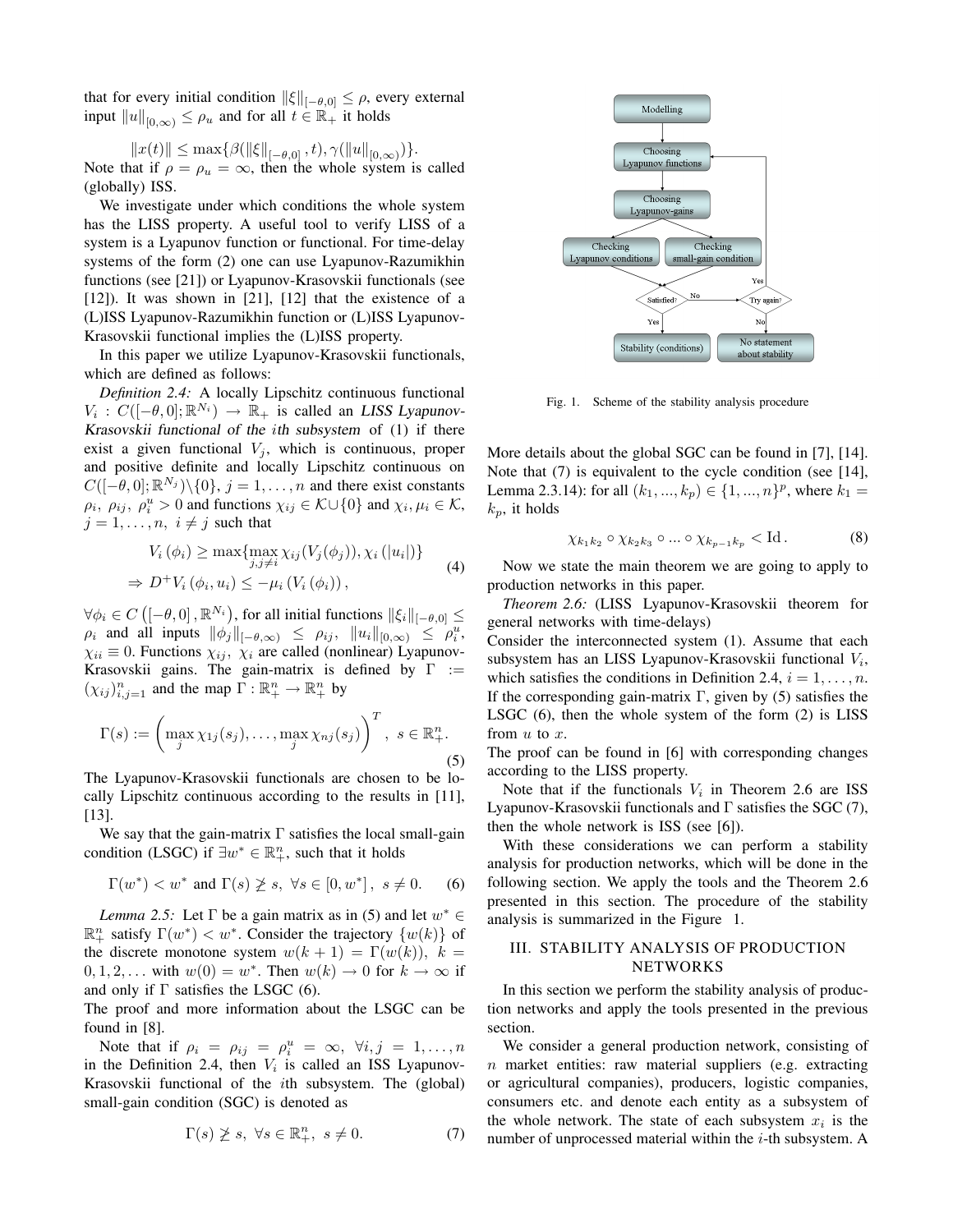subsystem can get material from an external source, which is denoted by  $u_i$ , and from subsystems of the network (internal inputs). We assume, that there is only one type of material.

An entity handles the material with a certain rate, called the process or production rate and transports the processed material to another subsystem or external customers according to the topology of the network with a rate, called distribution rate. This distribution rate can be constant or it changes, depending on the behavior of the network. We interpret the constant distribution rates as central planning and on the other hand changeable distribution rates can be used for some autonomous control method.

We model production networks as an interconnection of many dynamical subsystems that describe the dynamics of market entities, where we use functional differential equations as in  $(1)$ . The state of the *i*-th entity or subsystem, respectively, is denoted by  $x_i(t) \in \mathbb{R}_+$ , where  $t \in \mathbb{R}_+$  is the continuous time. The production rate of the  $i$ -th subsystem is referred to as  $p_i(x_i(t)) \geq 0$  and depends on the state. By  $c_{ij}(t) \geq 0$ ,  $i \neq j$  we denote the distribution rate of material from subsystem  $j$  to  $i$ . Note that we can also write  $c_{ij}(x_1(t), \ldots, x_n(t))$  and use  $c_{ij}(t)$  for short, which means that the distribution rate depends on the state of the whole network.

The internal input of subsystem i from subsystem  $j, j \neq i$ is denoted by  $c_{ij}(t)p_j(x_j(t-T_{ij}))$ , where  $T_{ij} \geq 0$  is the time-delay and can be interpreted as the time needed for the transportation of the material from subsystem  $j$  to  $i$ . The external input from external suppliers (not considered in the network) is denoted by  $u_i \in L_\infty(\mathbb{R}_+, \mathbb{R})$ . The *i*-th entity processes the material with rate  $\tilde{c}_{ii}(t)p_i(x_i(t))$  and delivers the ready-made material further, where  $\tilde{c}_{ii} > 0$ . Then the dynamics of the subsystems can be described by differential equations as follows:

$$
\dot{x}_i(t) = \sum_{j=1}^n c_{ij}(t - T_{ij})p_j(x_j(t - T_{ij})) + u_i(t), \quad (9)
$$

 $i = 1, \ldots, n$ , where we denote  $c_{ii} := -\tilde{c}_{ii}$  with  $T_{ii} = 0$ .

For the stability analysis we apply the framework shown in Figure 1. At first we choose a Lyapunov-Krasovskii functional for each subsystem described in (9) and the corresponding Lyapunov-Krasovskii gains.

Consider the case where all functions  $p_i \in \mathcal{K}_{\infty}$ , in particular  $p_i$ ,  $i = 1, ..., n$  are unbounded. Later we show how with minimal modifications the same method can be applied for bounded  $p_i \in \mathcal{K} \setminus \mathcal{K}_{\infty}$ .

Note, that the conditions  $p_i \in \mathcal{K}_{\infty}$ ,  $c_{ii}(t) < 0$  and  $c_{ij}(t) \geq 0$ ,  $i \neq j$  imply, that if  $x_i^0 = \xi_i \geq 0$  for any  $\xi_i \in C([-\theta,0], \mathbb{R}_+), \ \forall i = 1, \dots, n$ , then  $x_i^t \geq 0$  for all  $t > 0$ , where  $\theta := \max_{ij} {T_{ij}}$ .

We choose  $V_i(x_i^t) = x_i(t)$  as the ISS Lyapunov-Krasovskii functional candidate for the  $i$ -th entity. Obviously,  $V_i(x_i^t)$  is continuous, proper and positive definite and locally Lipschitz continuous on  $C([-\theta, 0]; \mathbb{R}_+) \setminus \{0\}$ . To prove, that the condition (4) is satisfied, we choose the gains

$$
\chi_{ij}(V_j(x_j^t)) := p_i^{-1} \left( \frac{a_i}{a_j} \frac{1}{1 + \varepsilon_i} p_j(||V_j(x_j^t)||_{[t - T_{ij}, t]}) \right),
$$
  

$$
\chi_i(|u_i|) := p_i^{-1} \left( \frac{1}{r_i} |u_i| \right),
$$

where  $a_j$ ,  $j = 1, ..., n$  and  $\varepsilon_i$ ,  $r_i$  are some positive real numbers (see the certain scenario below for an explicit choice). From the assumption  $V_i(x_i^t) \geq$  $\max \{\max \chi_{ij}(V_j(x_j^t)), \chi_i(|u_i(t)|)\}$  it follows

$$
x_i \ge \chi_{ij}(V_j(x_j^t)) \Rightarrow p_j(||x_j||_{[t-T_{ij},t]}) \le \frac{a_j}{a_i}(1+\varepsilon_i)p_i(x_i),
$$
  

$$
x_i \ge \chi_i(|u_i|) \Rightarrow |u_i| \le r_i p_i(x_i).
$$

Using these inequalities and assuming that the condition

$$
\sum_{j=1}^{n} c_{ij} (t - T_{ij}) \frac{a_j}{a_i} (1 + \varepsilon_i) + r_i \le -\rho_i \tag{10}
$$

holds true, where  $\rho_i > 0$ , we obtain

$$
D^{+}V_{i}(x_{i}^{t}, u_{i}) = \sum_{j=1}^{n} c_{ij}(t - T_{ij})p_{j}(x_{j}(t - T_{ij})) + u_{i}(t)
$$
  

$$
\leq \left(\sum_{j=1}^{n} c_{ij}(t - T_{ij})\frac{a_{j}}{a_{i}}(1 + \varepsilon_{i}) + r_{i}\right) p_{i}(x_{i}(t))
$$
  

$$
\leq -\mu_{i}(V_{i}(x_{i}^{t})),
$$

where  $\mu_i(r) := \rho_i p_i(r)$ ,  $r > 0$  and we conclude that the condition (4) is satisfied for the ith subsystem. Thus, under condition (10),  $V_i(x_i^t) = x_i(t)$  is the ISS Lyapunov-Krasovskii functional for the  $i$ -th entity. These calculations hold true for all  $i = 1, \ldots, n$ .

Now we check if the SGC (7) is satisfied, where we use the cycle condition (8). Consider a composition  $\chi_{k_1k_2} \circ \chi_{k_2k_3}$ and  $s > 0$ :

$$
\chi_{k_1k_2} \circ \chi_{k_2k_3}(s)
$$
\n
$$
= p_{k_1}^{-1} \left( \frac{a_{k_1}}{a_{k_2}} \frac{1}{1 + \varepsilon_{k_3}} p_{k_2} \left( p_{k_2}^{-1} \left( \frac{a_{k_2}}{a_{k_3}} \frac{1}{1 + \varepsilon_{k_3}} p_{k_3}(s) \right) \right) \right)
$$
\n
$$
= p_{k_1}^{-1} \left( \frac{a_{k_1}}{a_{k_3}} \frac{1}{(1 + \varepsilon_{k_3})(1 + \varepsilon_{k_2})} p_{k_3}(s) \right).
$$

In the same way we obtain for  $k_1 = k_p$ 

$$
\chi_{k_1k_2} \circ \chi_{k_2k_3} \circ \dots \circ \chi_{k_{p-1}k_p}(s)
$$
  
=  $p_{k_1}^{-1} \left( \frac{1}{\prod_{i=2}^p (1 + \varepsilon_{k_i})} p_{k_1}(s) \right) < s$ 

Thus the cycle condition (8) and therefor the SGC (7) is satisfied for all  $\varepsilon_i > 0$  and by Theorem 2.6 for the ISS property the whole network is ISS. We summarize these considerations in

*Proposition 3.1:* Consider a network as in (9) with  $p_i \in$  $\mathcal{K}_{\infty}$  and assume that the conditions (10) holds  $\forall t > 0$  and all  $i = 1, \ldots, n$ , then the whole network is ISS.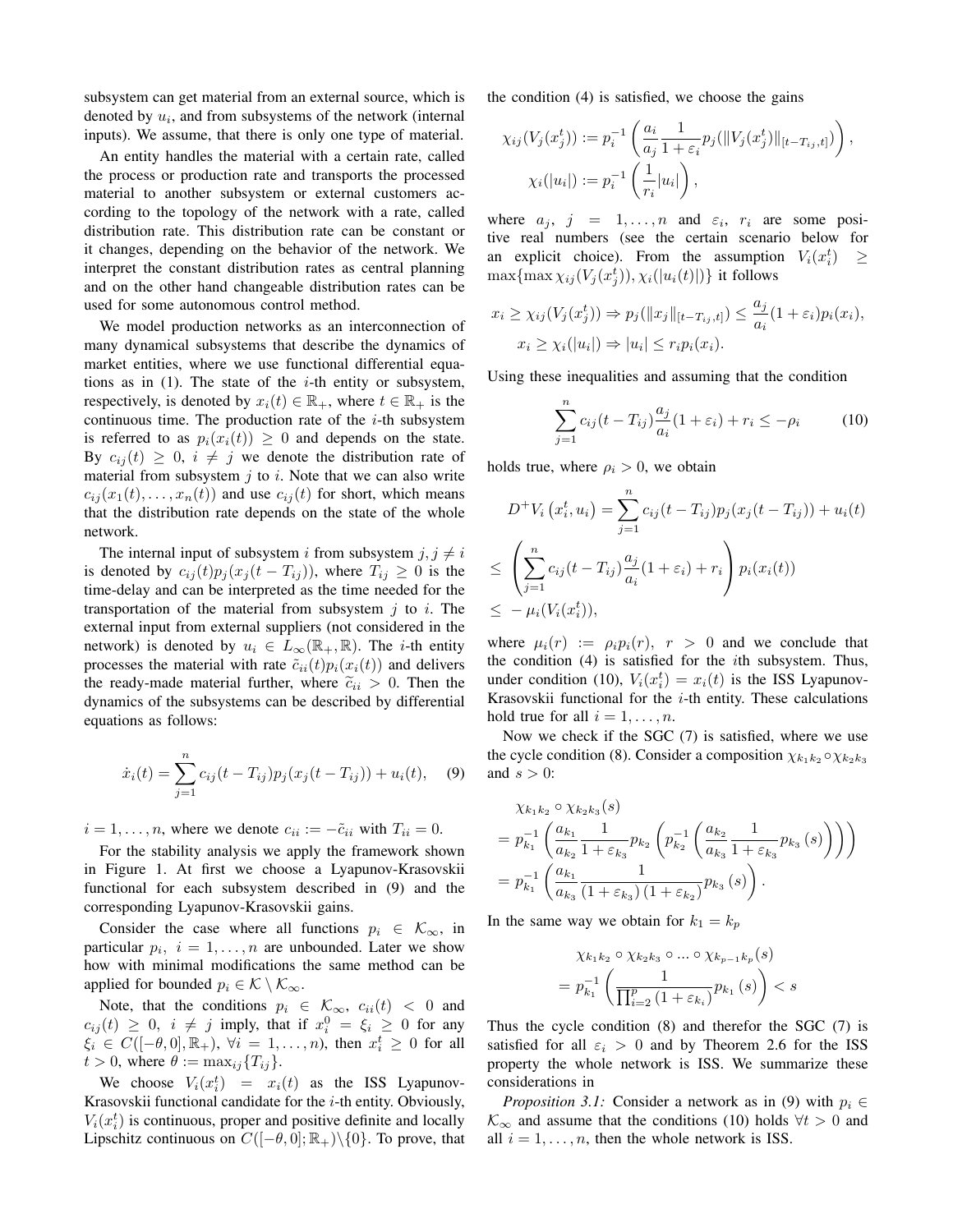*Remark 3.2:* The inequality (10) can be simplified, if  $\exists M > 0 : c_{ij}(t - T_{ij}) \leq M$  for all  $i, j = 1, \ldots, n, i \neq j$ . Really,  $\forall w_i > 0 \ \exists \varepsilon_j, j = 1, \dots, n$  such that

$$
\sum_{j=1, j\neq i}^{n} c_{ij}(t-T_{ij}) \frac{a_j}{a_i} \varepsilon_j \leq M(\sum_{j=1, j\neq i}^{n} \frac{a_j}{a_i} \varepsilon_j) < w_i.
$$

Using these estimates, we can rewrite (10) as

$$
\sum_{j=1}^{n} c_{ij} (t - T_{ij}) a_j \le \tilde{\varepsilon}_i,
$$

where  $\tilde{\varepsilon}_i = -a_i(r_i + \rho_i + w_i)$ . In matrix notation, with  $a =$  $(a_1, \ldots, a_n)^T$ ,  $\tilde{\varepsilon} = (\tilde{\varepsilon}_1, \ldots, \tilde{\varepsilon}_n)^T$  and  $C(t) := (c_{ij}^t)_{n \times n}$ , where  $c_{ij}^t := c_{ij}(t - T_{ij})$ , it takes the form

$$
C(t)a < \tilde{\varepsilon} \tag{11}
$$

and we get the following proposition.

*Proposition 3.3:* Consider a network as in (9) with  $p_i \in$  $\mathcal{K}_{\infty}$  and assume that  $\exists M > 0 : c_{ij}(t) \leq M$  for all  $i, j =$  $1, \ldots, n, i \neq j$ . If  $\exists a \in \mathbb{R}^n, \tilde{\varepsilon} \in \mathbb{R}^n, a_i > 0, \tilde{\varepsilon}_i < 0, i =$ 1, ..., *n* such that the condition  $C(t)a < \tilde{\varepsilon}$  holds  $\forall t > 0$ , then the whole network is ISS.

*Remark 3.4:* If the matrix  $C$  does not depend on  $t$ , then condition  $Ca < \tilde{\varepsilon}$  can be replaced by  $Ca < 0$ . In the case, when  $C = C(t)$ , it cannot be done.

Now we consider  $p_i \in \mathcal{K} \setminus \mathcal{K}_{\infty}$ , i.e., function  $p_i$  is monotone increasing, but only up to a certain limit  $\alpha_i :=$  $\sup_{x_i} \{p_i(x_i)\}\.$  For such  $p_i$  the ISS property cannot be achieved, but we can establish the LISS property. We choose again  $V_i(x_i^t) = x_i(t)$  as the LISS Lyapunov-Krasovskii functional candidate for the  $i$ -th subsystem and the corresponding gains as follows

$$
\chi_{ij}(V_j(x_j^t)) := p_i^{-1}\left(\frac{\alpha_i}{\alpha_j}\frac{1}{1+\varepsilon_i}p_j(\|x_j\|_{[t-T_{ij},t]})\right),
$$

$$
\chi_i(|u_i|) := p_i^{-1}\left(\frac{\alpha_i}{\|u_i\|_{\infty}r_i}|u_i|\right).
$$

Note, that in contrast to the previous case, where the coefficients  $a_i$  involved in the gain functions were chosen arbitrarily, the  $\alpha_i$  are taken from the boundedness assumptions of the functions  $p_i$ . The reason is to obtain a range of a function  $\frac{\alpha_i}{\alpha_j} p_j(s)$  equal to the region where  $p_i^{-1}$  is defined.

Applying the same methods as for  $p_i \in \mathcal{K}_{\infty}$ , where we use the LSGC (6) and Lemma 2.5, we can prove that  $V_i$ ,  $i =$  $1, \ldots, n$  are the LISS Lyapunov-Krasovskii functionals of the subsystems.

*Proposition 3.5:* Consider a network as in (9) with  $p_i \in$  $\mathcal{K}\setminus\mathcal{K}_{\infty}$ . Define  $||u||_{\infty} := (||u_1||_{\infty}, \ldots, ||u_n||_{\infty})^T$  and  $\alpha_j :=$  $sup_{x_i \in \mathbb{R}} \{p_i(x_i)\}, i = 1, \ldots n, \alpha := (\alpha_1, \ldots, \alpha_n)^T$ . If  $\exists \tilde{\varepsilon} \in$  $\mathbb{R}^n$ ,  $\tilde{\varepsilon}_i < 0$ ,  $i = 1, \ldots, n$  such that

$$
C(t)\alpha + \|u\|_{\infty} < \tilde{\varepsilon},\tag{12}
$$

holds, then the whole network is LISS.

*Remark 3.6:* The stability analysis for functions  $p_i \in \mathcal{K}$ is skipped here, because some more technical details are necessary, which will blast the size of the paper. The result is similar to the previous cases.



Fig. 2. A certain scenario of a production network

The conditions (10), (11) or (12) in the Propositions 3.1 and 3.3 and Remark 3.4 are based on the parameters of the network: the distribution rates  $c_{ij}$  and inputs  $u_i$  to guarantee ISS or LISS. This means that for a general production network one has to check if one of the conditions (10), (11) or (12) for the special kind of production rates  $p_i$  is satisfied to guarantee stability of the network.

## *A. Stability analysis of a certain scenario of a production network*

In this section we provide a certain scenario of a production network to demonstrate the application of the stability analysis.

We consider a production network, consisting of three production locations as shown in Figure 2. Subsystems one and three get some raw material from external sources, denoted by  $u_1$  and  $u_3 \in \mathbb{R}_+$ ,  $x_i(t) \in \mathbb{R}_+$ ,  $i = 1, 2, 3$ , denotes the amount of unprocessed parts within subsystem i. 50% of the production of subsystem three will be sent to subsystem one and two in each case ( $c_{13} = c_{23} = 0.5$ ). There the parts enter the subsystems with the time-delay  $T_{13}$  and  $T_{23}$ , which denotes the transportation time from subsystem three to one and two, respectively.

Subsystem one processes the parts with the rate  $p_1(x_1(t))$ and sends the processed parts to subsystem two  $(c_{21} = 1)$ , where they arrive with the time-delay  $T_{21}$  and will be processed with the rate  $p_2(x_2(t))$ . 50% of the processed parts of subsystem two will be sent to subsystem three  $(c_{32} = 0.5)$  with  $T_{32}$  and 50% will leave the system. This can be interpreted as customer supply. Note that  $c_{ii} = -1$ ,  $i =$ 1, 2, 3.

The production rates are given by  $p_i(x_i) := x_i^2$  and the subsystems are modeled by

$$
\begin{aligned}\n\dot{x}_1(t) &= u_1(t) + \frac{1}{2}p_3(x_3(t - T_{13})) - p_1(x_1(t)), \\
\dot{x}_2(t) &= p_1(x_1(t - T_{21})) + \frac{1}{2}p_3(x_3(t - T_{23})) - p_2(x_2(t)), \\
\dot{x}_3(t) &= u_3(t) + \frac{1}{2}p_2(x_2(t - T_{32})) - p_3(x_3(t)).\n\end{aligned}
$$

By  $a_1 = 0.6$ ,  $a_2 = 1.2$ ,  $a_3 = 1$  we have

$$
Ca = \left(\begin{array}{ccc} -1 & 0 & \frac{1}{2} \\ 1 & -1 & \frac{1}{2} \\ 0 & \frac{1}{2} & -1 \end{array}\right) \left(\begin{array}{c} 0.6 \\ 1.2 \\ 1 \end{array}\right) < 0,
$$